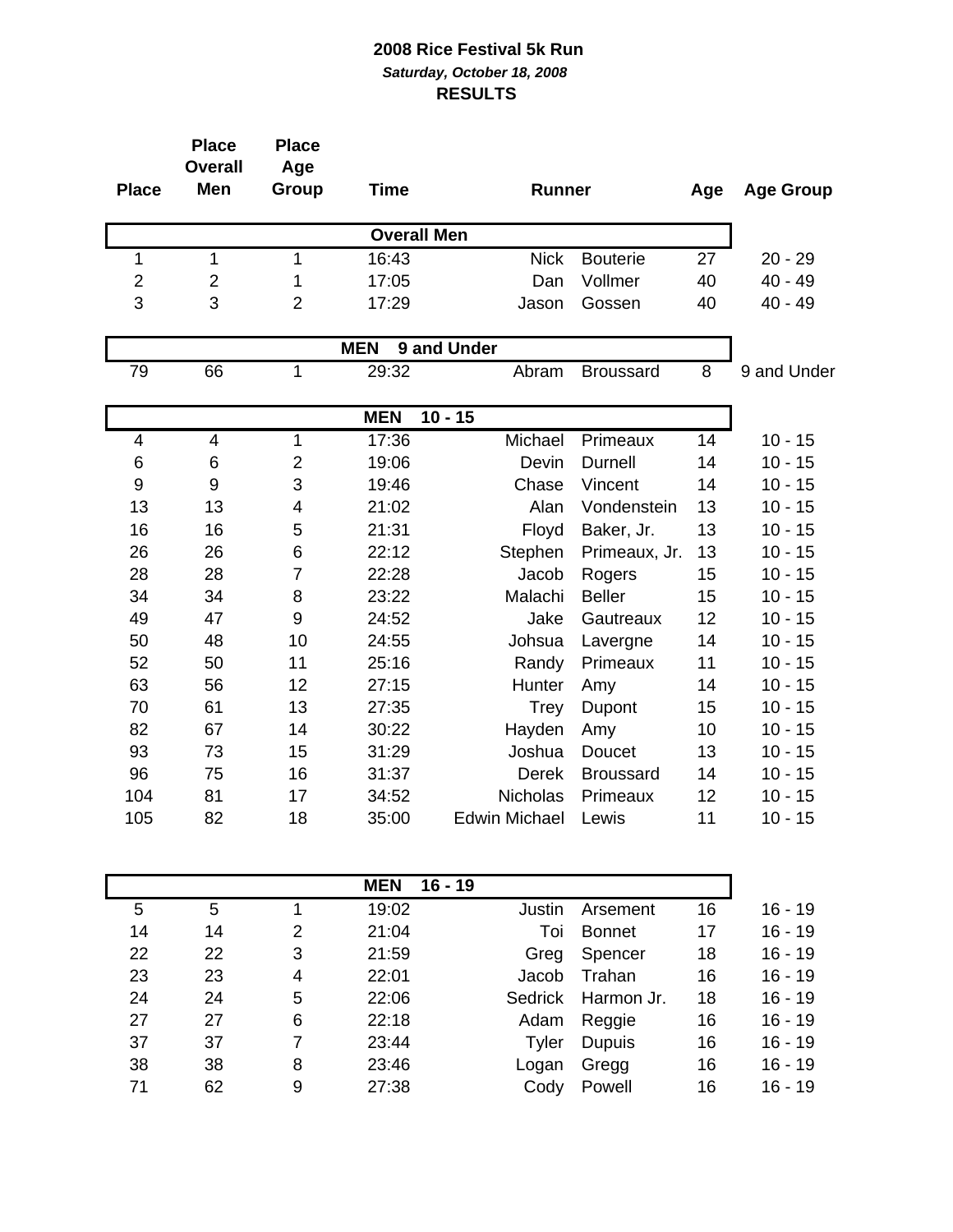| <b>Place</b> | <b>Place</b><br><b>Overall</b><br>Men | <b>Place</b><br>Age<br>Group | Time       | <b>Runner</b> |                 | Age | <b>Age Group</b> |
|--------------|---------------------------------------|------------------------------|------------|---------------|-----------------|-----|------------------|
|              |                                       |                              | <b>MEN</b> | $20 - 29$     |                 |     |                  |
| 8            | 8                                     | 1                            | 19:31      | Zach          | Pulling         | 26  | $20 - 29$        |
| 11           | 11                                    | 2                            | 20:19      | <b>Scott</b>  | <b>Richards</b> | 28  | $20 - 29$        |
| 15           | 15                                    | 3                            | 21:28      | Christopher   | Davy            | 28  | $20 - 29$        |
| 18           | 18                                    | 4                            | 21:52      | Jared         | Sonnier         | 22  | $20 - 29$        |
| 21           | 21                                    | 5                            | 21:53      | Joseph        | Farley          | 22  | $20 - 29$        |
| 31           | 31                                    | 6                            | 22:46      | Thomas        | Leonards        | 22  | $20 - 29$        |
| 35           | 35                                    | 7                            | 23:31      | Lucas         | Sexton          | 25  | $20 - 29$        |
| 43           | 42                                    | 8                            | 24:23      | Matthew       | Harris          | 26  | $20 - 29$        |
| 44           | 43                                    | 9                            | 24:26      | Mathew        | Taylor          | 25  | $20 - 29$        |
| 46           | 44                                    | 10                           | 24:37      | Todd          | Jabusch         | 27  | $20 - 29$        |
| 51           | 49                                    | 11                           | 25:04      | Jody          | Osmer           | 24  | $20 - 29$        |
| 85           | 68                                    | 12                           | 30:56      | Kyle          | Smith           | 22  | $20 - 29$        |
| 89           | 71                                    | 13                           | 31:13      | Kyle          | Smith           | 28  | $20 - 29$        |
| 132          | 87                                    | 14                           | 46:29      | Kyle          | Guidry          | 23  | $20 - 29$        |
|              |                                       |                              |            |               |                 |     |                  |

|     |    |                | <b>MEN</b><br>$30 - 39$ |               |                  |    |           |
|-----|----|----------------|-------------------------|---------------|------------------|----|-----------|
| 10  | 10 | 1              | 19:55                   | Todd          | <b>Briley</b>    | 32 | $30 - 39$ |
| 19  | 19 | $\overline{2}$ | 21:52                   | Robbie        | Price            | 33 | $30 - 39$ |
| 25  | 25 | 3              | 22:11                   | Michael       | Soileau          | 34 | $30 - 39$ |
| 32  | 32 | 4              | 22:54                   | <b>Dustin</b> | Duval            | 30 | $30 - 39$ |
| 33  | 33 | 5              | 23:20                   | Mark          | <b>Broussard</b> | 38 | $30 - 39$ |
| 36  | 36 | 6              | 23:32                   | <b>Brett</b>  | Stefanski        | 39 | $30 - 39$ |
| 40  | 39 | 7              | 24:08                   | Glenn         | Dailey           | 37 | $30 - 39$ |
| 42  | 41 | 8              | 24:20                   | Shawn         | Villejoin        | 33 | $30 - 39$ |
| 47  | 45 | 9              | 24:39                   | Benny         | <b>Broussard</b> | 39 | $30 - 39$ |
| 48  | 46 | 10             | 24:48                   | Arturo        | Mendez           | 37 | $30 - 39$ |
| 54  | 51 | 11             | 25:56                   | Jedediah      | Meche            | 30 | $30 - 39$ |
| 59  | 54 | 12             | 26:53                   | <b>Brock</b>  | Cormier          | 31 | $30 - 39$ |
| 67  | 59 | 13             | 27:27                   | Lynn          | Leger            | 36 | $30 - 39$ |
| 75  | 65 | 14             | 27:44                   | Larry         | Guidry           | 37 | $30 - 39$ |
| 103 | 80 | 15             | 33:49                   | <b>Brent</b>  | Jones            | 30 | $30 - 39$ |
| 120 | 85 | 16             | 44:22                   | Floyd         | <b>Baker</b>     | 36 | $30 - 39$ |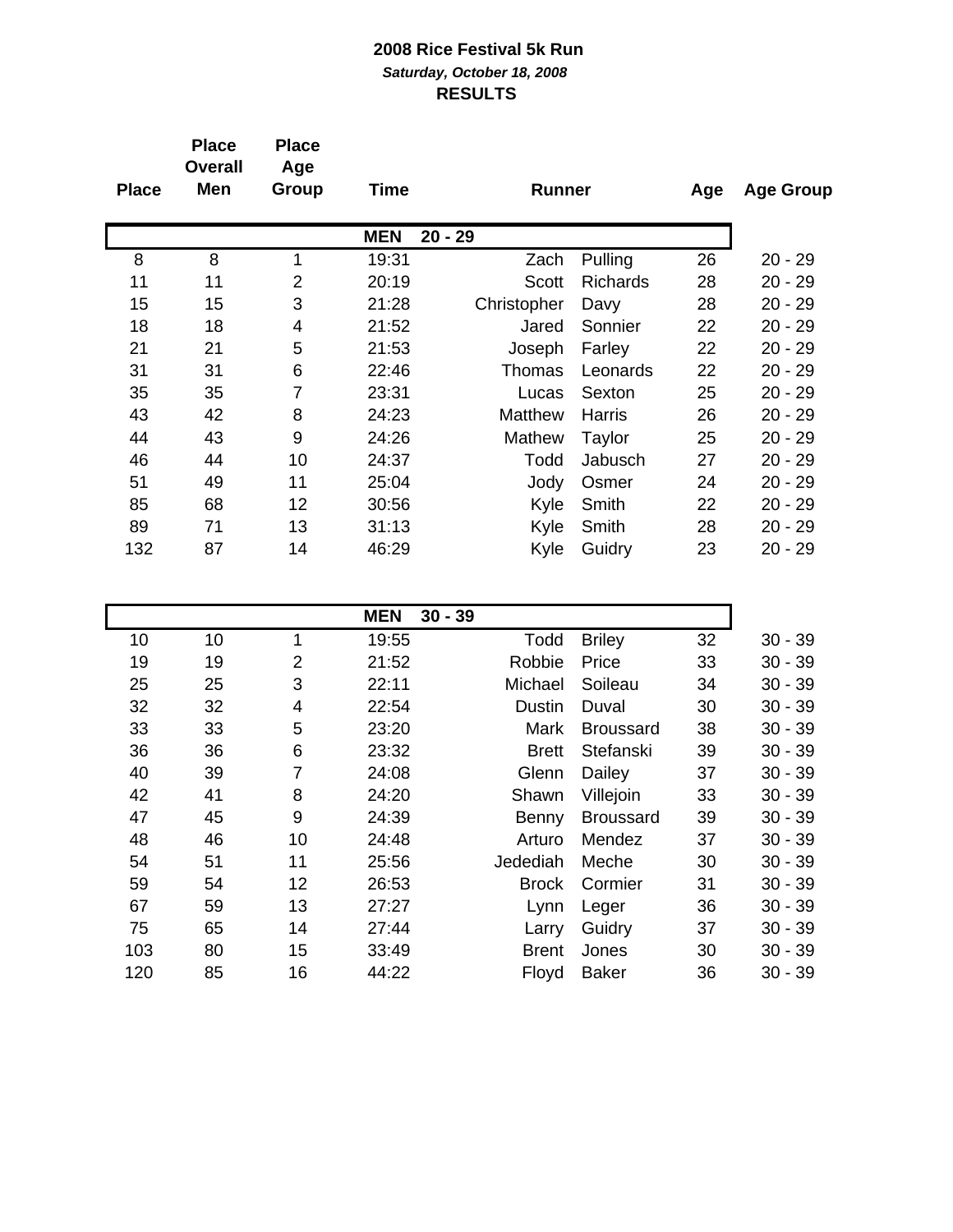|              | <b>Place</b><br><b>Overall</b> | <b>Place</b><br>Age |                         |               |                |     |                  |
|--------------|--------------------------------|---------------------|-------------------------|---------------|----------------|-----|------------------|
| <b>Place</b> | Men                            | Group               | Time                    | <b>Runner</b> |                | Age | <b>Age Group</b> |
|              |                                |                     | <b>MEN</b><br>$40 - 49$ |               |                |     |                  |
| 17           | 17                             | 1                   | 21:45                   | Gregory       | Hebert         | 41  | $40 - 49$        |
| 20           | 20                             | $\overline{2}$      | 21:53                   | Chad          | Hassenpflug    | 42  | 40 - 49          |
| 29           | 29                             | 3                   | 22:36                   | Ellis J.      | LeJeune        | 45  | $40 - 49$        |
| 30           | 30                             | 4                   | 22:40                   | <b>Steve</b>  | Peloquin       | 41  | 40 - 49          |
| 55           | 52                             | 5                   | 26:13                   | John          | Minden         | 44  | $40 - 49$        |
| 57           | 53                             | 6                   | 26:35                   | Fred          | Arsement       | 45  | 40 - 49          |
| 62           | 55                             | 7                   | 27:12                   | Rickey        | Alleman        | 49  | $40 - 49$        |
| 64           | 57                             | 8                   | 27:16                   | Randall       | Trahan         | 42  | 40 - 49          |
| 74           | 64                             | 9                   | 27:41                   | Barry         | Prevost        | 41  | $40 - 49$        |
| 87           | 69                             | 10                  | 30:58                   | <b>Bruce</b>  | <b>Mikells</b> | 46  | 40 - 49          |
| 94           | 74                             | 11                  | 31:29                   | Kerry         | Doucet         | 40  | $40 - 49$        |
| 98           | 77                             | 12                  | 32:14                   | Rob           | Riedel         | 41  | 40 - 49          |
| 101          | 78                             | 13                  | 33:07                   | Robert        | Ferguson       | 47  | 40 - 49          |
| 102          | 79                             | 14                  | 33:12                   | Wallace       | Amy            | 45  | $40 - 49$        |
| 122          | 86                             | 15                  | 44:39                   | John          | Suire          | 45  | 40 - 49          |
| 135          | 88                             | 16                  | 46:57                   | Jo            | Young          | 43  | 40 - 49          |

|     |    |    | <b>MEN</b><br>$50 - 59$ |             |                  |    |           |
|-----|----|----|-------------------------|-------------|------------------|----|-----------|
|     |    | 1  | 19:13                   | Desmond     | O'Connor         | 54 | $50 - 59$ |
| 41  | 40 | 2  | 24:13                   | Arthur      | Scott            | 51 | $50 - 59$ |
| 66  | 58 | 3  | 27:19                   | <b>John</b> | Trahan           | 50 | $50 - 59$ |
| 73  | 63 | 4  | 27:40                   | David       | Savoie           | 51 | $50 - 59$ |
| 88  | 70 | 5  | 30:59                   | Gary        | Tautkus          | 50 | $50 - 59$ |
| 112 | 83 | 6  | 40:43                   | Ed          | <b>Mulderick</b> | 59 | $50 - 59$ |
| 113 | 84 | 7  | 41:32                   | Ernest      | Kraut            | 58 | $50 - 59$ |
| 136 | 89 | 8  | 47:03                   | Paul        | <b>Riley</b>     | 58 | $50 - 59$ |
| 140 | 90 | 9  | 47:10                   | Michael     | <b>Myers</b>     | 56 | $50 - 59$ |
| 142 | 91 | 10 | 52:49                   | David       | Grotefend        | 54 | $50 - 59$ |
| 145 | 92 | 11 | 53:11                   | John        | Richard          | 59 | $50 - 59$ |

|    |    | <b>MEN 60-69</b> |        |             |    |           |
|----|----|------------------|--------|-------------|----|-----------|
|    |    | 20:27            |        | Tom Hopkins | 61 | $60 - 64$ |
| 97 | 76 | 31:45            | Ronnie | Vienne      | 60 | $60 - 64$ |

|    |    | MEN 70 and Over |             |                                  |                |
|----|----|-----------------|-------------|----------------------------------|----------------|
| 69 | 60 | 27:33           |             | Gerald Daugereaux 70 70 and Over |                |
| 92 |    | 31:25           | Foster Doty |                                  | 80 70 and Over |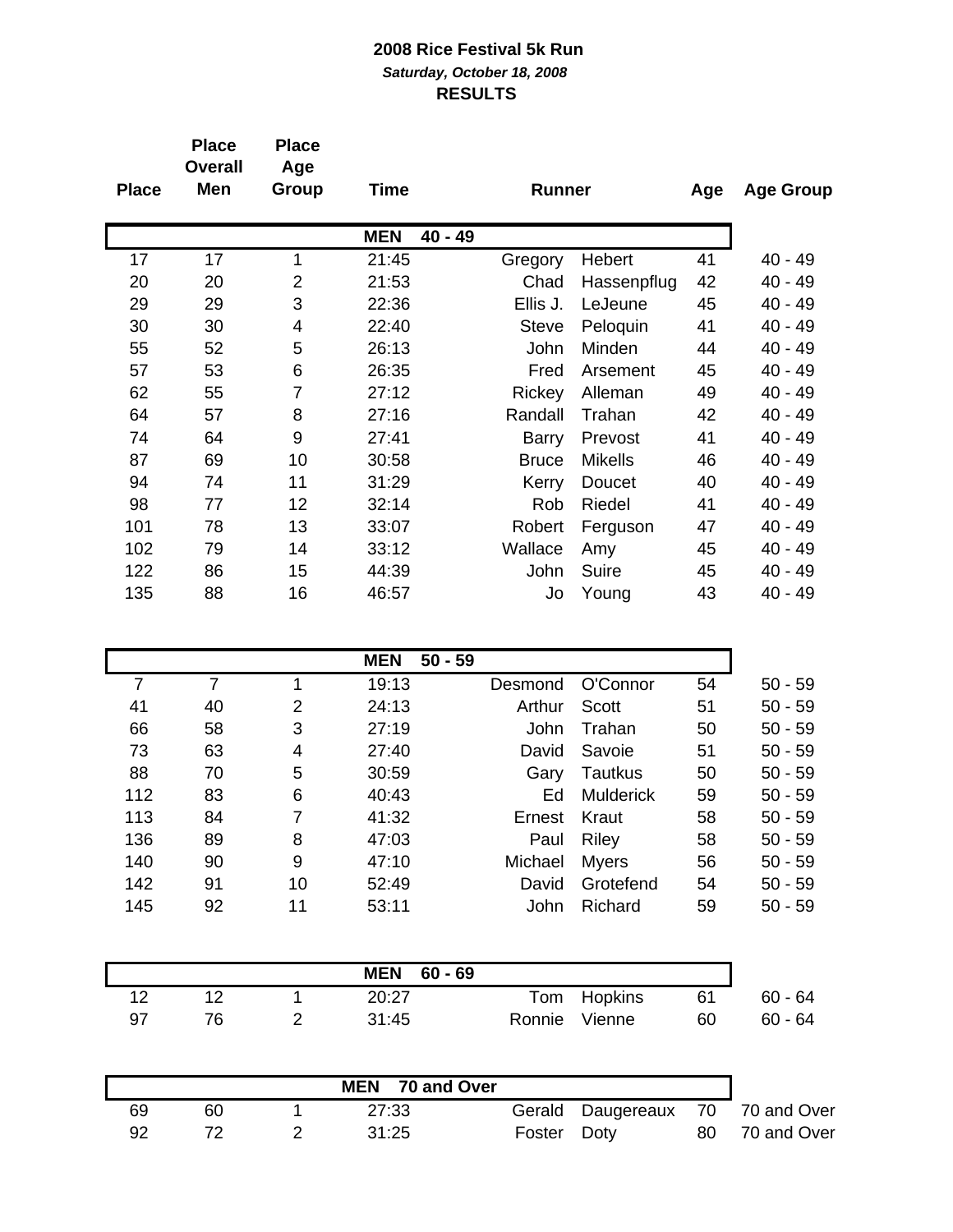| <b>SEX</b>   | RNUM ADD1       |                                           | <b>CITY</b> | <b>STATE</b> | <b>ZIP</b>     | TSHIRT |
|--------------|-----------------|-------------------------------------------|-------------|--------------|----------------|--------|
|              |                 |                                           |             |              |                |        |
| Male         | 50              | 110 St Peter                              | lota        | LA           | 70543          | L      |
| Male         | 61              | 115 East Peck Blvd.                       | Lafayette   | LA           | 70508          | L      |
| Male         | 109             | 111 W. Thayer Street                      | Rayne       | LA           | 705278         | S      |
| Male         | 135             | 322 E. 3rd Street                         | Crowley     | LA           | 70526          | YL     |
| Male         | 140             | P.O. Box 285                              | Morse       | LA           | 70559          | S      |
| Male         | 186             | 915 S. Avenue K                           | Crowley     | LA           | 70526          | M      |
| Male         | 113             | 80 Pelican Road                           | Morse       | LA           | 70559          | S      |
| Male         | 139             | 260 Snipe Road                            | Morse       | LA           | 70559          | M      |
| Male         | 12 <sub>2</sub> | 2196 East Whitney Street                  | Morse       | LA           | 70559          | L      |
| Male         | 115             | 139 Falcon Road                           | Morse       | LA           | 70559          | M      |
| Male         | 130             | 1404 N. Avenue F                          | Crowley     | LA           | 70526          | L      |
| Male         | 106             | P.O. Box 297                              | Estherwood  | LA           | 70534          | L      |
| Male         | 110             | P.O. Box 534                              | Morse       | LA           | 70559          | S      |
| Male         | 100             | P.O. Box 667                              | Rayne       | LA           | 70578          | S      |
| Male         | 138             | P.O. Box 285                              | Morse       | LA           | 70559          | S      |
| Male         | 6               | 2 West Bayou Drive                        | Crowley     | LA           | 70526          | S      |
| Male         | 86              | 124 W. Lovell Street                      | Crowley     | LA           | 70526          | M      |
| Male         | 9               | 2 West Bayou Drive                        | Crowley     | LA           | 70526          | S      |
| Male         | 78              | 227 Blue Bonnet                           | Crowley     | LA           | 70526          | M      |
| Male         | 105             | 211 Alyson Drive                          | Crowley     | LA           | 70526          | M      |
| Male         | 114             | 139 Falcon Road                           | Morse       | LA           | 70559          | S      |
| Male         | 57              | 528 West 10th Street                      | Crowley     | LA           | 70526          | S      |
| Male         | 141             | 620 Golden Grain Road                     | Duson       | LA           | 70529          | S      |
| Male         | $\overline{4}$  | 528 West 10th Street                      | Crowley     | <b>LA</b>    | 70526          | M      |
| Male         | 11              |                                           |             | LA           | 70526          | M      |
| Male         | 5               |                                           | Crowley     | LA           | 70526          | M      |
| Male         | 15              | 185 Guillory Drive<br>668 Horseshoe Drive | Crowley     | LA           | 70526          |        |
|              |                 |                                           | Crowley     |              |                | L      |
| Male         | 129             | 1011 East Hutchinson                      | Crowley     | LA           | 70526          | S      |
| Male         | 10              |                                           | Crowley     | LA           | 70526          | L      |
| Male<br>Male | 81<br>64        | P.O. Box 105<br>723 South Ave. M          | Crowley     | LA           | 70527<br>70526 | M      |
|              |                 |                                           | Crowley     | LA           |                | M      |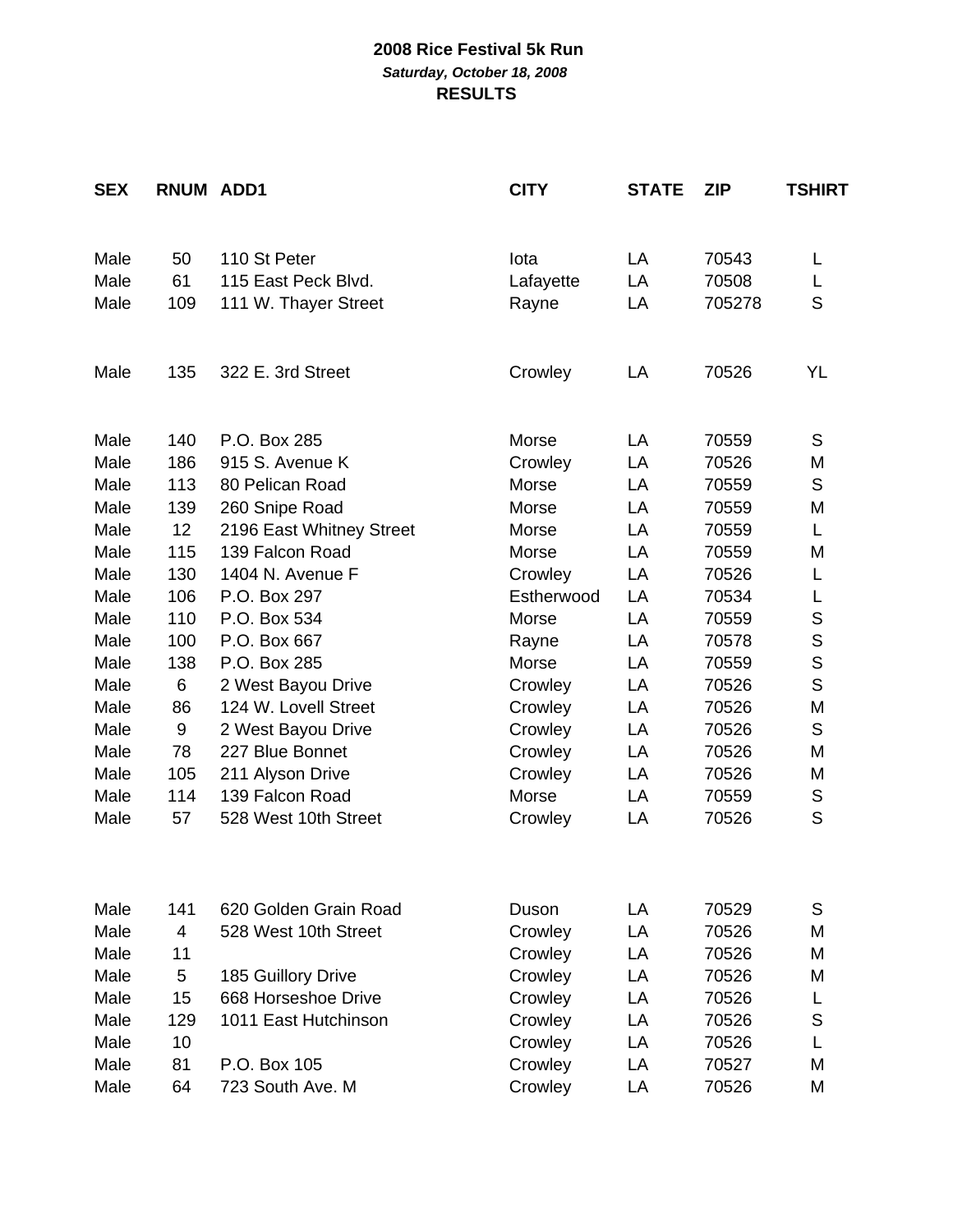| <b>SEX</b> | RNUM ADD1 |                           | <b>CITY</b> | <b>STATE</b> | <b>ZIP</b> | TSHIRT    |
|------------|-----------|---------------------------|-------------|--------------|------------|-----------|
|            |           |                           |             |              |            |           |
| Male       | 33        | 118 Williams Road         | Crowley     | LA           | 70526      | M         |
| Male       | 112       | 120 Helen Street          | Westlake    | LA           | 70669      | M         |
| Male       | 83        | 158 Oleander Road         | Egan        | LA           | 70531      | Г         |
| Male       | 22        | 499 Sandpiper Place       | Sunset      | LA           | 70584      | M         |
| Male       | 147       | P.O. Box 21               | Carencro    | LA           | 70520      | M         |
| Male       | 54        | 123 Forest Drive          | Crowley     | LA           | 70526      | L         |
| Male       | 70        | 215 East Fairview Street  | Shreveport  | LA           | 71109      | L         |
| Male       | 133       | 903 Golden Grain Road     | Duson       | LA           | 70529      | <b>XL</b> |
| Male       | 56        | 1400 Bertrand Drive #6121 | Lafayette   | LA           | 70526      | L         |
| Male       | 190       | 5084 Goodrich Road        | Crowley     | LA           | 70526      | M         |
| Male       | 121       | 200 Fifth Street          | Youngsville | LA           | 70592      | S         |
| Male       | 98        | 1012 N. Avenue J          | Crowley     | LA           | 70526      | M         |
| Male       | 122       |                           |             | LA           |            |           |
| Male       | 97        | 1012 N. Avenue J          | Crowley     | LA           | 70526      | <b>XL</b> |
|            |           |                           |             |              |            |           |
| Male       | 134       | 1713 Swift Road           | Morse       | LA           | 70559      | XL        |
| Male       | 118       | 6261 Morgan Shores Road   | Lake Arthur | LA           | 70549      | L         |
| Male       | 84        | 1648 Providence Hwy.      | Rayne       | LA           | 70578      | <b>XL</b> |
| Male       | 26        | 1019 Kaliste Saloom Road  | Lafayette   | LA           | 70508      | L         |
| Male       | 42        | 322 East 3rd Street       | Crowley     | LA           | 70526      | M         |
| Male       | 39        | 125 E. Hutchinson         | Crowley     | LA           | 70526      | Г         |
| Male       | 63        | 1051 E. 3rd Street        | Crowley     | LA           | 70526      |           |
| Male       | 35        | 527 Mims Dr.              | Crowley     | LA           | 70526      | L         |
| Male       | 123       | 129 Evelyn Drive          | Crowley     | LA           | 70526      | L         |
| Male       | 46        | 418 E Jennette St         | Crowley     | LA           | 70526      | L         |
| Male       | 125       | 314 Azalea Drive          | Crowley     | LA           | 70526      | M         |
| Male       | 76        | 163 Post Drive            | Eunice      | LA           | 70535      | L         |
| Male       | 126       | 343 Yearling Road         | Duson       | LA           | 70529      | M         |
| Male       | 67        | 920 S. Avenue K           | Crowley     | LA           | 70526      | 2XL       |
| Male       | 43        | 914 East 7th Street       | Crowley     | LA           | 70526      | <b>XL</b> |
| Male       | 13        | P.O. Box 1261             |             | LA           | 70527      | 2XL       |
|            |           |                           | Crowley     |              |            |           |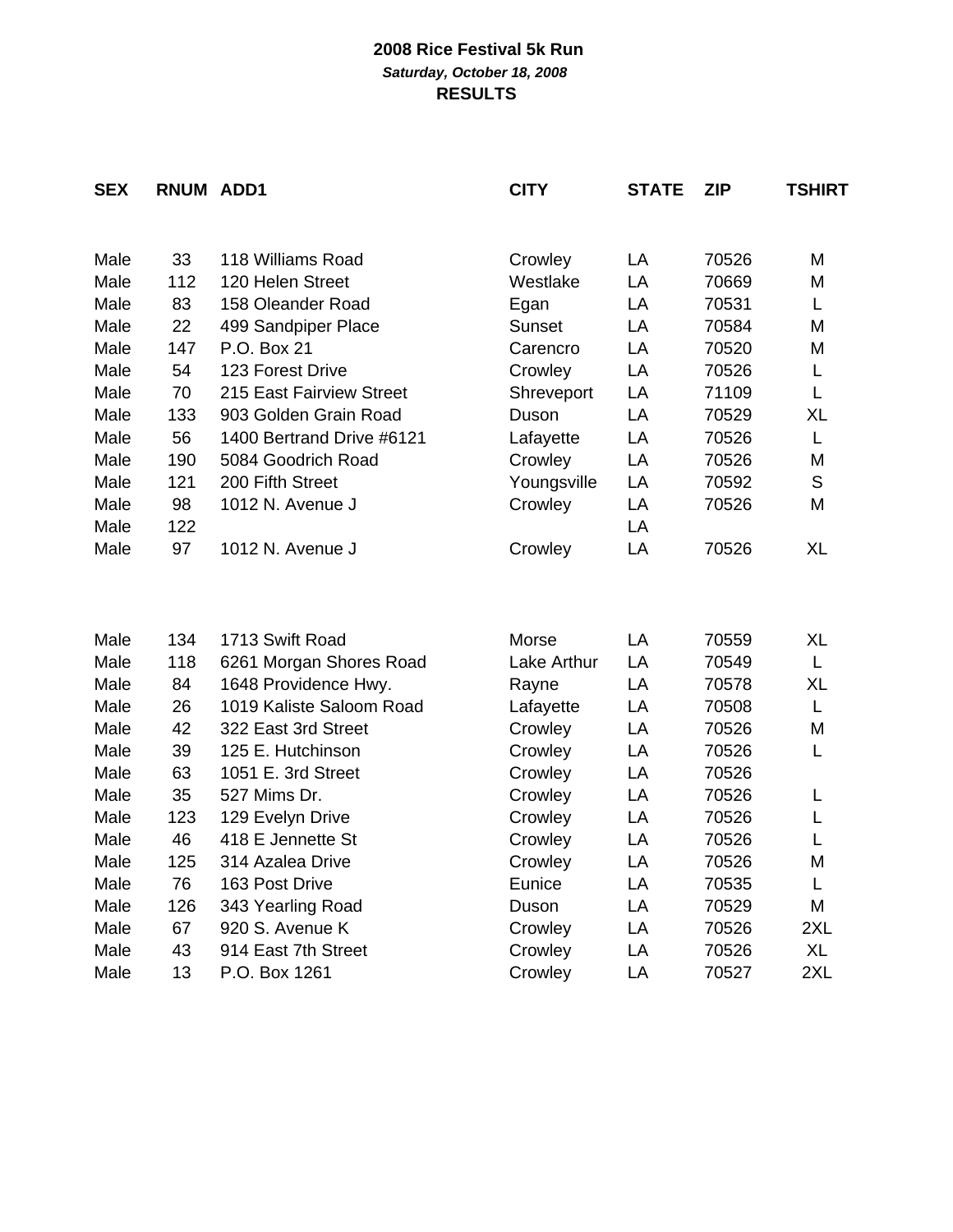| <b>SEX</b> | RNUM ADD1      |                                        | <b>CITY</b>         | <b>STATE</b> | <b>ZIP</b> | <b>TSHIRT</b> |
|------------|----------------|----------------------------------------|---------------------|--------------|------------|---------------|
|            |                |                                        |                     |              |            |               |
| Male       | 148            | 204 Janet Drive                        | Rayne               | LA           | 70578      | L             |
| Male       | 183            | 2161 Bellow Road                       | Vinton              | LA           | 70668      | M             |
| Male       | 28             | 5327 Ebenezer Rd.                      | Crowley             | LA           | 70526      | L             |
| Male       | 117            | 222 Cakedonia Drive                    | Lafayette           | LA           | 70508      | L             |
| Male       | 55             | 1407 Magnolia Drive                    | Jennings            | LA           | 70546      | XL            |
| Male       | 142            | 620 Golden Grain Road                  | Duson               | LA           | 70529      | L             |
| Male       | 34             | 119 Aaron lane                         | Crowley             | LA           | 70526      | XL            |
| Male       | 69             | 185 Guillory Drive                     | Crowley             | LA           | 70526      | L             |
| Male       | 107            | 4197 Standard Mill Road                | Crowley             | LA           | 70526      | XL            |
| Male       | 185            | 1749 Bertrand                          | Lafayette           | LA           | 70503      | <b>XL</b>     |
| Male       | 77             | 227 Blue Bonnet                        | Crowley             | LA           | 70526      | L             |
| Male       | 187            | 405 Deer Meadow                        | <b>Broussard</b>    | LA           | 70518      | L             |
| Male       | 119            | P.O. Box 1971                          | Kinder              | LA           | 70648      | <b>XL</b>     |
| Male       | 8              | 2 West Bayou Drive                     | Crowley             | LA           | 70526      | 2XL           |
| Male       | 14             | 1370 Leger Road                        | Crowley             | LA           | 70526      | XL            |
| Male       | 137            | 718 1st Street                         | Jennings            | LA           | 70546      | S             |
|            |                |                                        |                     |              |            |               |
| Male       | 111            | 220 Doucet Road #154                   | Lafayette           | LA           | 70509      | Г             |
| Male       | 18             | 1818 Lennie Johnson                    | Crowley             | LA           | 70526      | XL            |
| Male       | 41             | 1718 N. Ave D                          | Crowley             | LA           | 70526      | XL            |
| Male       | 1              | 13 Bayou Oaks                          | Crowley             | LA           | 70526      | XL            |
| Male       | 188            | 108 Atwood Drive                       | Crowley             | LA           | 70526      | L             |
| Male       | 146            | 1019 Kaliste Saloom Road #1010         | Lafayette           | LA           | 70508      | L             |
| Male       | 62             | P.O. Box 295                           | Crowley             | LA           | 70526      | XL            |
| Male       | 94             | 5014 Boca Raton                        | Garland             | TX           | 75043      |               |
| Male       | 71             | 5318 N. Old Spanish Trail              | New Iberia          | LA           | 70560      | M             |
| Male       | $\overline{2}$ |                                        | Crowley             |              | 70526      | 2XL           |
| Male       | 30             | 1134 Wright Avenue<br>905 S. Parkerson | Crowley             | LA<br>LA     | 70526      | 2XL           |
|            |                |                                        |                     |              |            |               |
|            |                |                                        |                     |              |            |               |
| Male       | 124            | 220 Doucet Road #222                   | Lafayette           | LA           | 70503      | XL            |
| Male       | 25             | 341 LSU-E Drive                        | Eunice              | LA           | 70535      | <b>XL</b>     |
|            |                |                                        |                     |              |            |               |
| Male       | 58             | 492 Joshua Road                        | <b>Church Point</b> | LA           | 70525      | L             |
| Male       | 29             | 4337 Ashland St.                       | Lake Charles        | LA           | 70605      |               |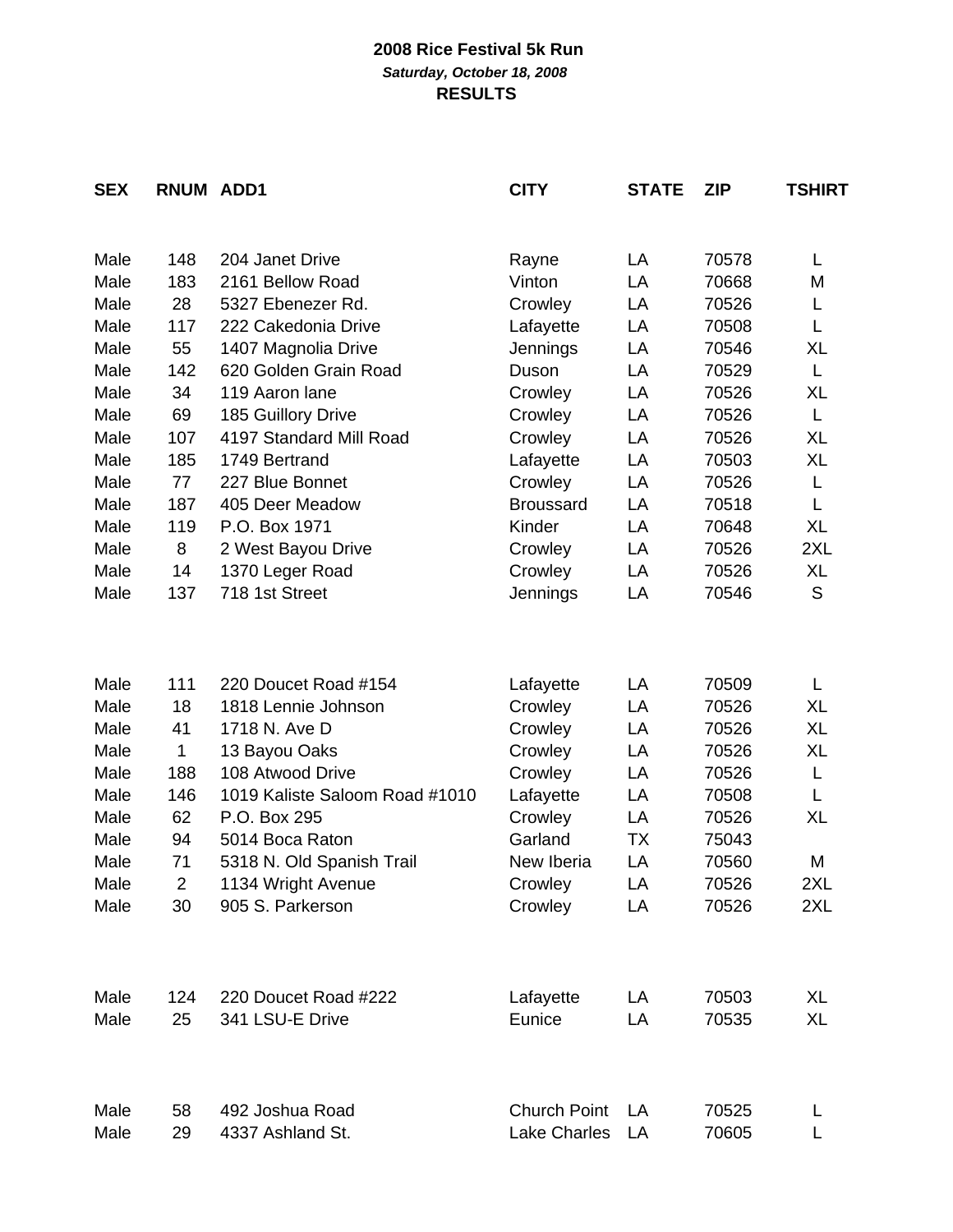| <b>AMTPAID</b>     | <b>Ordert</b> |  |  |
|--------------------|---------------|--|--|
| \$15.00<br>\$15.00 |               |  |  |
| \$20.00            |               |  |  |
| \$20.00            | х             |  |  |
| \$20.00<br>\$20.00 |               |  |  |
| \$20.00            | $\times$      |  |  |
| \$20.00            | X             |  |  |
| \$10.00            |               |  |  |
| \$20.00            |               |  |  |
| \$20.00            |               |  |  |
| \$20.00<br>\$20.00 |               |  |  |
| \$15.00            |               |  |  |
| \$20.00            | x             |  |  |
| \$0.00             |               |  |  |
| \$10.00            |               |  |  |
| \$0.00             |               |  |  |
| \$0.00             |               |  |  |
| \$10.00            |               |  |  |
| \$20.00<br>\$10.00 |               |  |  |
|                    |               |  |  |
| \$20.00            | x             |  |  |
| \$10.00            |               |  |  |
| \$10.00<br>\$0.00  |               |  |  |
| \$10.00            |               |  |  |
| \$20.00            |               |  |  |
| \$10.00            |               |  |  |
| \$10.00            |               |  |  |

\$10.00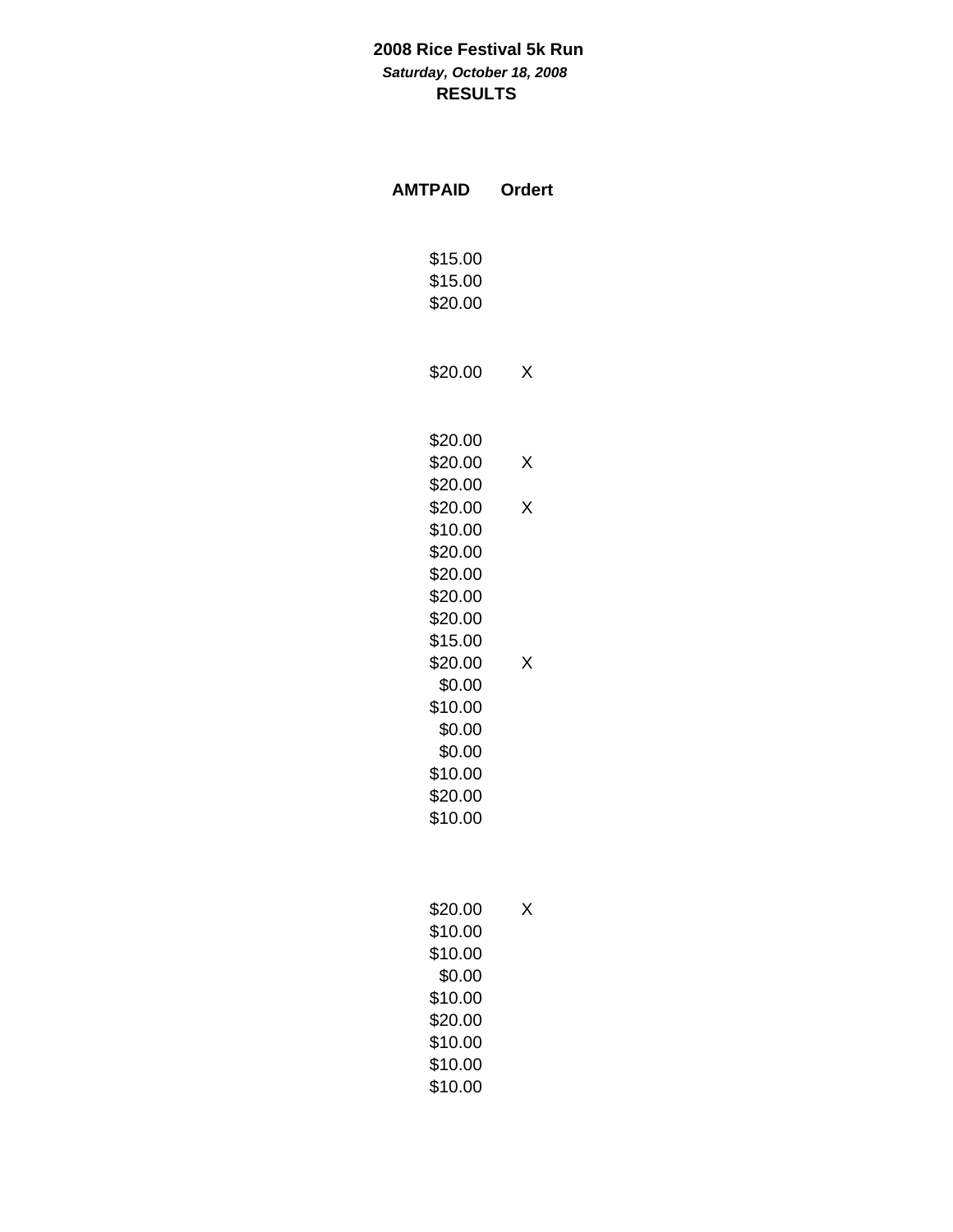| <b>AMTPAID</b>     | Ordert |
|--------------------|--------|
| \$0.00             |        |
| \$20.00            |        |
| \$10.00            |        |
| \$15.00            |        |
| \$20.00<br>\$15.00 | Χ      |
| \$15.00            |        |
| \$20.00            |        |
| \$15.00            |        |
| \$20.00            | X      |
| \$20.00            |        |
| \$15.00            |        |
| \$0.00             |        |
| \$15.00            |        |
|                    |        |
| \$20.00            |        |
| \$20.00            |        |
| \$15.00            |        |
| \$15.00            |        |
| \$15.00            |        |
| \$10.00            |        |
| \$15.00            |        |
| \$15.00            |        |
| \$20.00            |        |
| \$15.00            |        |
| \$20.00<br>\$15.00 |        |
| \$20.00            |        |
| \$15.00            |        |
| \$15.00            |        |
| \$10.00            |        |
|                    |        |